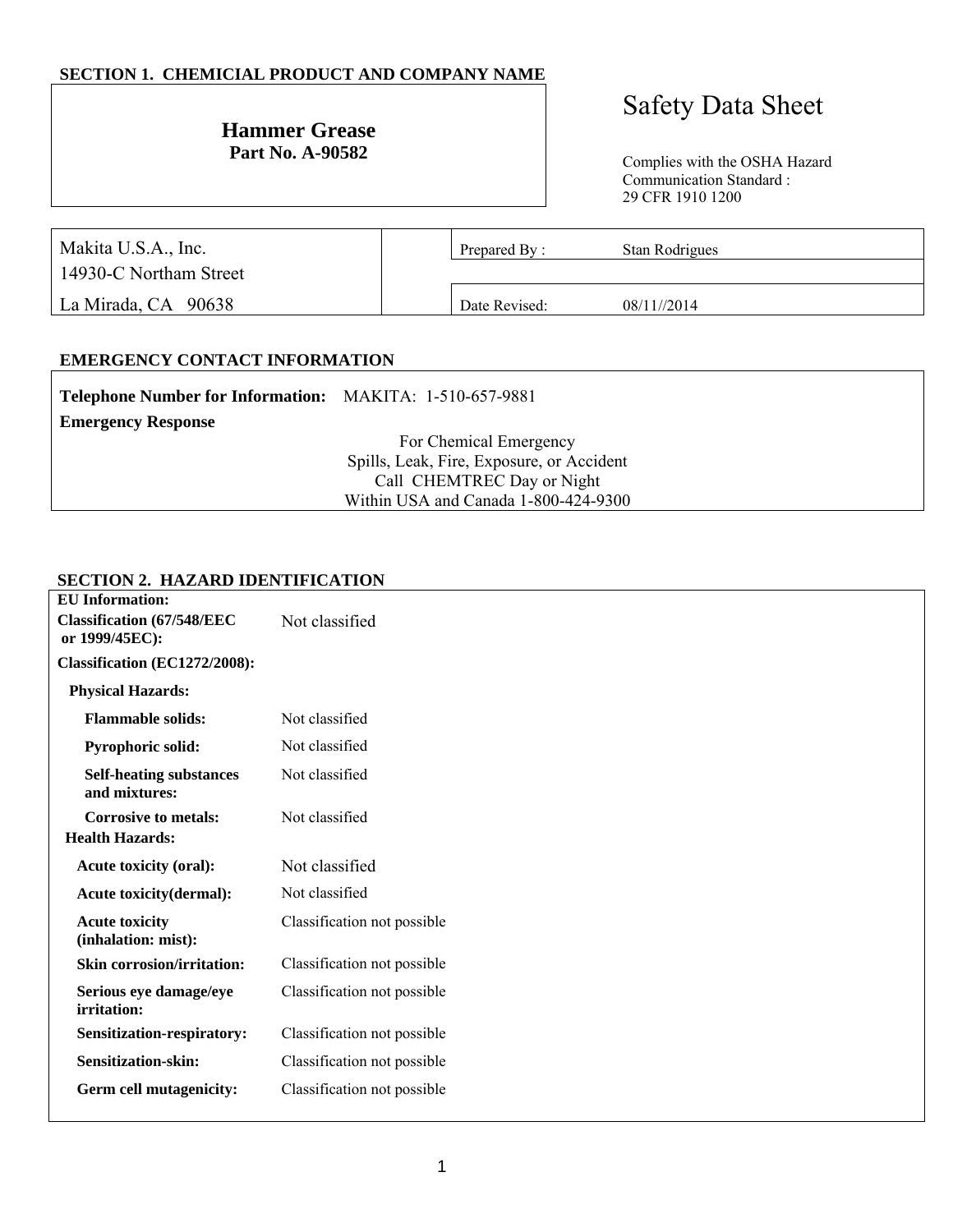# **CONTINUED: SECTION 2. HAZARD IDENTIFICATION**

| <b>Carcinogenicity:</b>                                                       | Classification not possible                                                                  |
|-------------------------------------------------------------------------------|----------------------------------------------------------------------------------------------|
| <b>Toxic to reproduction:</b>                                                 | Classification not possible                                                                  |
| Specific target organ<br>systemic toxicity<br>following single exposure:      | Classification not possible                                                                  |
| Specific target organ<br>systemic toxicity<br>following repeated<br>exposure: | Classification not possible                                                                  |
| <b>Aspiration toxicity:</b>                                                   | Classification not possible                                                                  |
| <b>Environmental Hazards:</b>                                                 |                                                                                              |
| <b>Hazardous to the aquatic</b><br>environment-Acute Hazard:                  | Classification not possible                                                                  |
| Hazardous to the aquatic<br>environment-Chronic<br>Hazard:                    | Classification not possible                                                                  |
|                                                                               | The hazards without the above mention are "Not applicable" or "Classification not possible". |
| <b>Hazard Pictogram(s):</b>                                                   | No pictogram                                                                                 |
| <b>Signal Word(s):</b>                                                        | No signal word                                                                               |
| <b>Hazard Statement(s):</b>                                                   | No hazard statement                                                                          |
| <b>Precautionary Statement(s)</b>                                             |                                                                                              |
| <b>Prevention:</b>                                                            | Not required                                                                                 |
| <b>Response:</b>                                                              | Not required                                                                                 |
| <b>Storage:</b>                                                               | Not required                                                                                 |
| Disposal:                                                                     | Not required                                                                                 |
| <b>Other Hazards:</b>                                                         | Combustibility. Keep away from ignition sources such as heat/sparks/open flames.             |

# **SECTION 3. COMPOSITION, INFORMATION OR INGREDIENTS**

| <b>Chemical name</b><br>/ Generic Name | CAS#         | EC#          | Wet%      | EU<br>symbol | EU<br><b>R-Phrase</b> | <b>USA</b><br><b>OSHA PEL</b>             | <b>ACGIH</b><br><b>TLV</b>                      | EU<br><b>ILV</b>          | DFG MAK                   |
|----------------------------------------|--------------|--------------|-----------|--------------|-----------------------|-------------------------------------------|-------------------------------------------------|---------------------------|---------------------------|
| Refined mineral<br>base oil            | Confidential | Confidential | $45 - 55$ | None         | None                  | 5mg/m <sup>3</sup><br>(TWA:<br>asoilmist) | 5mg/m <sup>3</sup><br><b>TWA</b><br>asoilmist): | <b>Not</b><br>established | <b>Not</b><br>established |
| Synthetic<br>hydrocarbon<br>base oil   | Confidential | Confidential | $40 - 50$ | None         | None                  | Not<br>established                        | <b>Not</b><br>established                       | Not.<br>established       | <b>Not</b><br>established |
| Lithium soap<br>thickener              | Confidential | Confidential | $1 - 10$  | None         | None                  | Not<br>established                        | Not<br>established                              | Not.<br>established       | <b>Not</b><br>established |
| Additives                              | Confidential | Confidential | $1 - 5$   | None         | None                  | Not<br>established                        | Not<br>established                              | Not.<br>established       | <b>Not</b><br>established |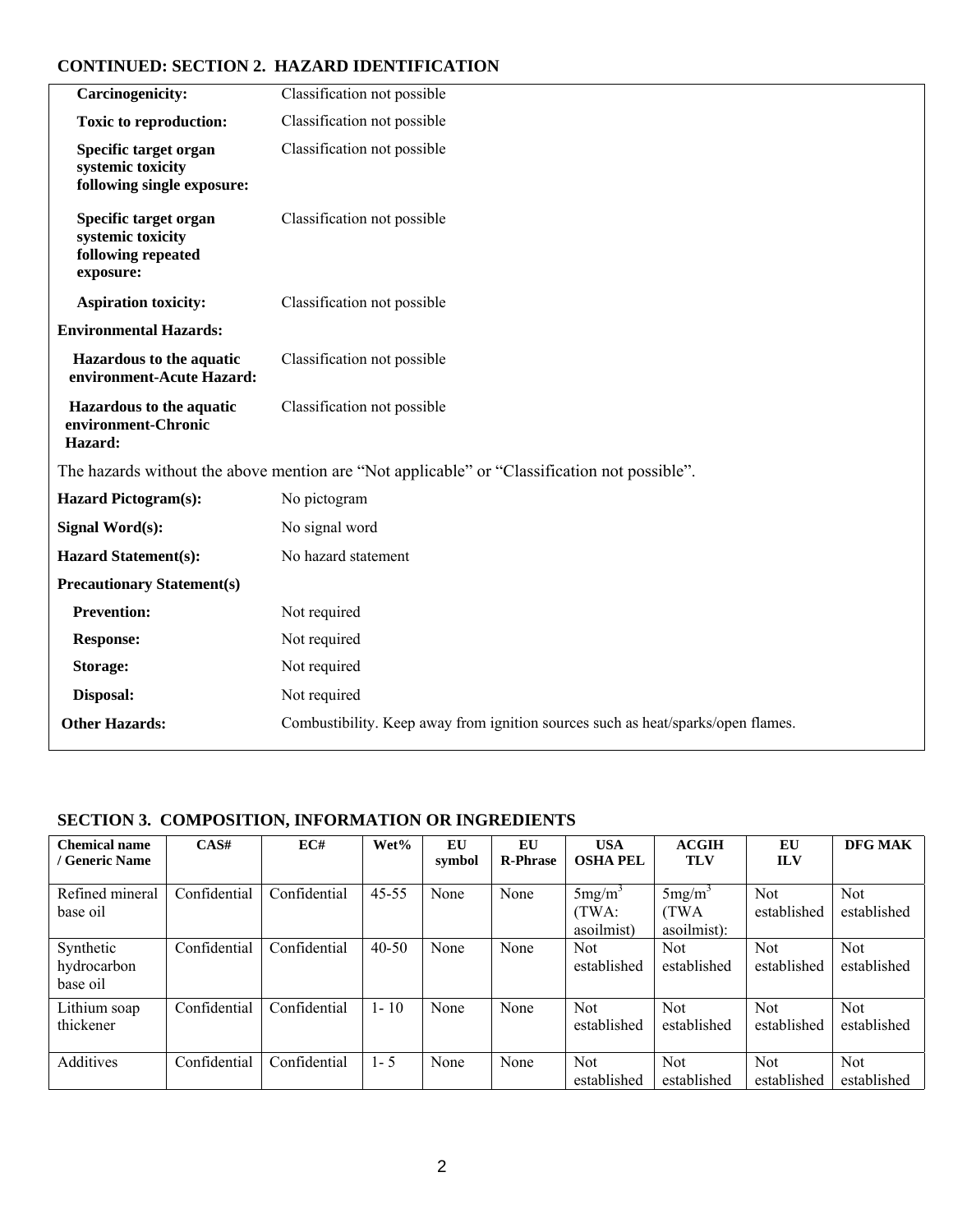|                                                                                                                                                                                                                                                                  | <b>CONTINUED: SECTION 3. COMPOSITION, INFORMATION OR INGREDIENTS</b> |           |          |      |      |                     |                     |             |             |
|------------------------------------------------------------------------------------------------------------------------------------------------------------------------------------------------------------------------------------------------------------------|----------------------------------------------------------------------|-----------|----------|------|------|---------------------|---------------------|-------------|-------------|
| (Organic                                                                                                                                                                                                                                                         | 68412-26-0                                                           | 270-180-5 | $\leq$ 1 | None | None | $15 \text{ mg/m}^3$ | $10 \text{ mg/m}^3$ | Not.        | Not.        |
| molybdenum.)                                                                                                                                                                                                                                                     |                                                                      |           |          |      |      | TWA:                | TWA:                | established | established |
|                                                                                                                                                                                                                                                                  |                                                                      |           |          |      |      | Total dust          | Insoluble           |             |             |
|                                                                                                                                                                                                                                                                  |                                                                      |           |          |      |      | as Mo               | compounds,          |             |             |
|                                                                                                                                                                                                                                                                  |                                                                      |           |          |      |      |                     | as Mo               |             |             |
| Carcinogen:<br>$CAS#$ :<br><b>Chemical Name: None</b><br><b>Reference:</b><br>No component of this product is listed as a human carcinogen or a potential carcinogen in IARC Monographs U.S. NTP, OSHA<br>regulation, and Annex VI of Regulation (EC) 1272/2008. |                                                                      |           |          |      |      |                     |                     |             |             |
| Refined mineral base oil, by definition, is considered hazardous according to OSHA. Because it carries Threshold limit value(TLV)<br>for mineral oil mist. Refined mineral base oil contain $\leq 3.0\%$ DMSO extractable material.                              |                                                                      |           |          |      |      |                     |                     |             |             |
| <b>PBT</b> substance and vPvB substance:                                                                                                                                                                                                                         |                                                                      |           |          |      |      |                     |                     |             |             |
| <b>Chemical Name: None</b><br>$CAS#$ :<br>Category:<br>No component of this product is a PBT or vPvB substance under Regulation (EC)1907/2006.                                                                                                                   |                                                                      |           |          |      |      |                     |                     |             |             |

# **SECTION 4. FIRST AID MEASURE**

| <b>Inhalation:</b>         | Remove exposed person to fresh air if adverse effects are observed.                    |
|----------------------------|----------------------------------------------------------------------------------------|
| <b>Ingestion:</b>          | Do not make person vomit unless directed to do so by medical personnel.                |
| Eye:                       | Flush immediately with water for at least 15 minutes. Get immediate medical attention. |
| Skin:                      | Wash with soap and water. Get medical attention if irritation develops.                |
| <b>Note to Physicians:</b> | Treat symptomatically.                                                                 |

# **SECTION 5. FIRE FIGHTING MEAUSRES**

| <b>Extinguishing Media</b>                                   |                                                                                                             |
|--------------------------------------------------------------|-------------------------------------------------------------------------------------------------------------|
| <b>Extinguishing Media:</b>                                  | Use water fog, foam, dry chemical or carbon dioxide to extinguish flames.                                   |
| <b>Unsuitable Extinguishing</b><br>Media:                    | DO NOT use forcible water.                                                                                  |
| <b>Special Fire</b><br><b>Fighting Procedures:</b>           | Wear self-contained breathing apparatus and protective clothing if involved in a fire of other<br>materials |
| <b>Unusual Fire and</b><br><b>Explosion Hazards:</b>         | Not known.                                                                                                  |
| <b>Special Hazards Arising from the Substance or Mixture</b> |                                                                                                             |
| <b>Hazardous Combustion</b><br><b>Products:</b>              | $CO$ , $CO2$ Oxides of sulfur                                                                               |
| <b>Other Properties:</b>                                     | None                                                                                                        |
| <b>Advice for Firefighters:</b>                              | None                                                                                                        |

# **SECTION 6. ACCIDENTAL RELEASE MEASURES**

| <b>Personal Precautions,</b>    |                                                            |
|---------------------------------|------------------------------------------------------------|
| <b>Protective Equipment and</b> | Eliminate all ignition sources. Evacuate surrounding areas |
| <b>Emergency Procedures:</b>    |                                                            |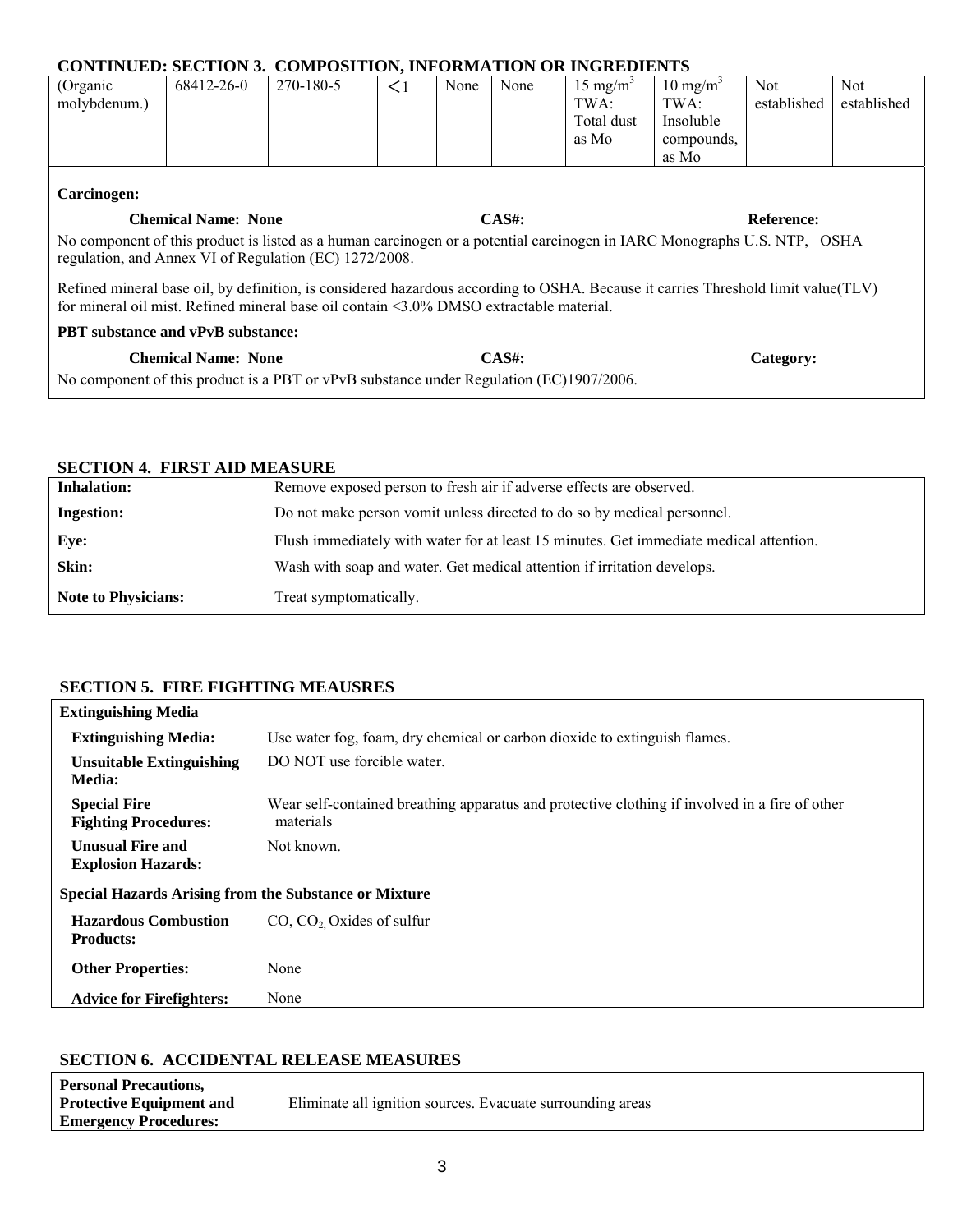# **CONTINUED: SECTION 6. ACCIDENTAL RELEASE MEASURES**

| <b>Environmental Precautions:</b>                                      | Should be prevented from contaminating soil or from entering sewage and drainage systems and<br>bodies of water. |
|------------------------------------------------------------------------|------------------------------------------------------------------------------------------------------------------|
| <b>Methods and Material for</b><br><b>Containment and Cleaning up:</b> | Sweep material and place in a disposal container. Dispose of via a licensed waste disposal<br>contractor.        |
| <b>Reference to Other Sections:</b>                                    | None                                                                                                             |

# **SECTION 7. HANDLING AND STORAGE**

| <b>Precautions for Safe</b><br>Handling:                                                 | Put on appropriate personal protective equipment (see SECTION 8). Workers should wash hands and face<br>before eating, drinking and smoking. Avoid contact with eyes, skin and clothing. Avoid breathing vapor<br>or mist. Keep in the original container or an approved alternative made from a compatible material, kept<br>tightly closed when not in use. Empty containers retain product residue and can be hazardous. Do not<br>reuse container. |
|------------------------------------------------------------------------------------------|--------------------------------------------------------------------------------------------------------------------------------------------------------------------------------------------------------------------------------------------------------------------------------------------------------------------------------------------------------------------------------------------------------------------------------------------------------|
| <b>Conditions for Safe</b><br><b>Storage, Including Any</b><br><b>Incompatibilities:</b> | Store in a cool, dry place with adequate ventilation. Keep away from open flames and high temperatures.                                                                                                                                                                                                                                                                                                                                                |
| <b>Specific End Uses:</b>                                                                | Lubricating grease.                                                                                                                                                                                                                                                                                                                                                                                                                                    |

#### **SECTION 8. EXPOSURE CONTROLS AND PERSONAL PROTECTION**

| <b>Control Parameters:</b>                                |                                                                | Oil mist, mineral: ACGIH; TLV-TWA 5 mg/m <sup>3</sup> (as oil mist). |                                                                       |  |  |  |  |  |
|-----------------------------------------------------------|----------------------------------------------------------------|----------------------------------------------------------------------|-----------------------------------------------------------------------|--|--|--|--|--|
| <b>Exposure Controls:</b><br><b>Engineering Controls:</b> | When mist is generated, the limited part should be ventilated. |                                                                      |                                                                       |  |  |  |  |  |
|                                                           | <b>Personal Protection Equipment(s):</b>                       |                                                                      |                                                                       |  |  |  |  |  |
| <b>Respiratory Protection:</b>                            | $\Box$ Required                                                | $\boxtimes$ Not Required                                             | Not ordinarily required.                                              |  |  |  |  |  |
| <b>Eye/Face Protection:</b>                               | $\boxtimes$ Required                                           | $\Box$ Not Required                                                  | Wear safety glasses.                                                  |  |  |  |  |  |
| <b>Skin Protection:</b>                                   | $\boxtimes$ Required                                           | $\Box$ Not Required                                                  | To prevent contact, wear impervious<br>clothing such s gloves, apron. |  |  |  |  |  |

# **SECTION 9. PHYSICAL AND CHEMICAL PROPERTIES**

| Information on Basic Physical and Chemical Properties:                                                               |                                  |  |
|----------------------------------------------------------------------------------------------------------------------|----------------------------------|--|
| Appearance:                                                                                                          | Yellow, Semi-Fluid               |  |
| Odor:                                                                                                                | Bland odor                       |  |
| pH:                                                                                                                  | No data available                |  |
| Boiling Point/Range $({}^{\circ}C)$ :                                                                                | Not applicable                   |  |
| Melting Point/Range $(^{\circ}C)$ :<br><b>Decomposition Temperature</b> $(^{\circ}C)$<br>Temperature $(^{\circ}C)$ : | Not applicable<br>Not applicable |  |
| <b>Flash Point (°C):</b>                                                                                             | $>200$ (SETA)                    |  |
| <b>Flammable (Explosive) Limits:</b>                                                                                 | No data available                |  |
| <b>Autoignition Temperature</b> (°C):                                                                                | No data available                |  |
| <b>Flammability:</b>                                                                                                 | No data available                |  |
| <b>Explosive Properties:</b>                                                                                         | No data available                |  |
| <b>Oxidizing Properties:</b>                                                                                         | No data available                |  |
| <b>Vapor Pressure:</b>                                                                                               | No data available                |  |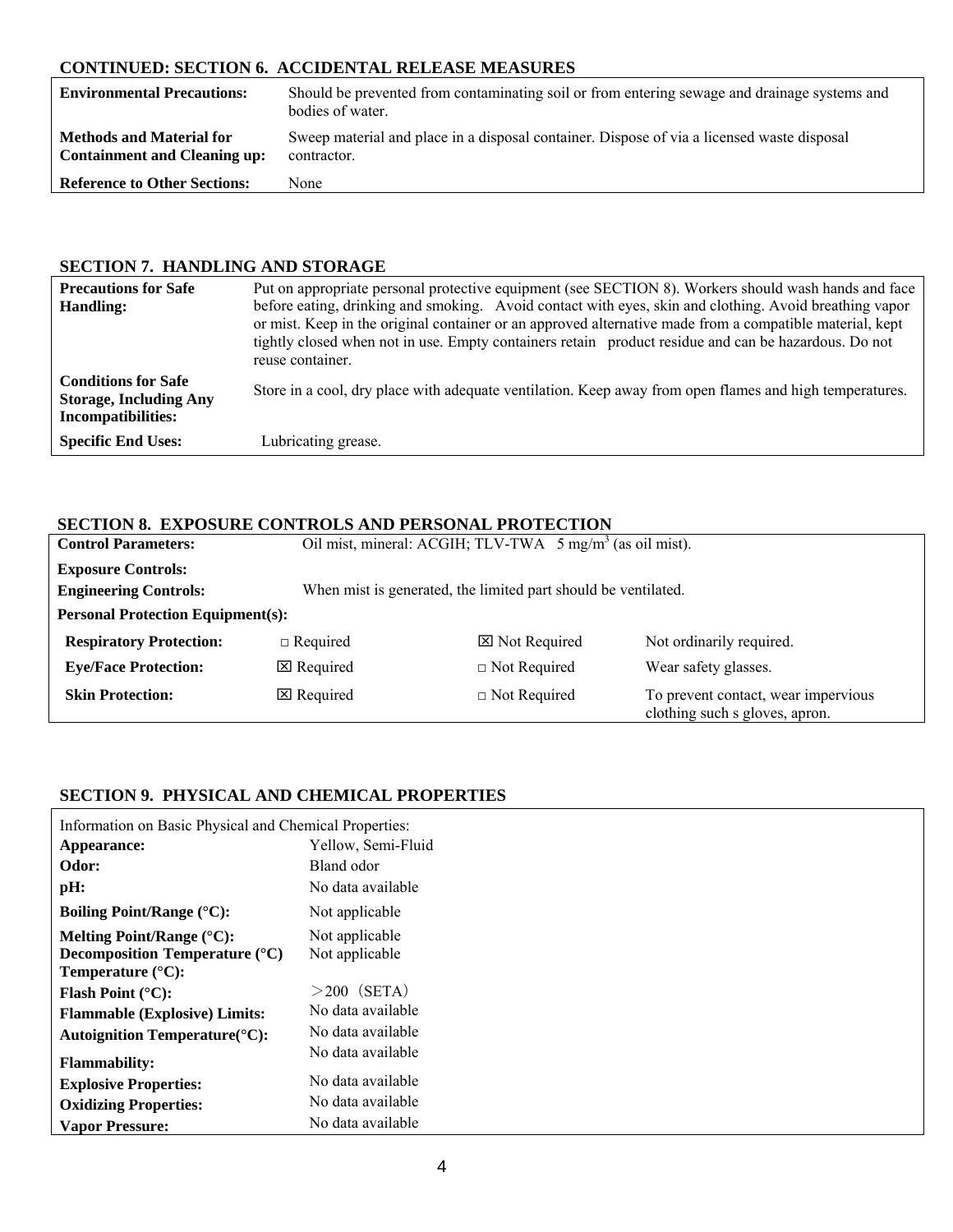# **CONTINUED: SECTION 9. PHYSICAL AND CHEMICAL PROPERTIES**

| <b>Vapor Density:</b>            | No data available       |
|----------------------------------|-------------------------|
| <b>Density/Specific Gravity:</b> | Ca. $0.86(25^{\circ}C)$ |
| <b>Water Solubility:</b>         | Negligible              |
| <b>Fat Solubility:</b>           | No data available       |
| <b>Partition Coefficient</b>     | No data available       |
| (n-Octanol/Water):               |                         |
| <b>Percent Volatile (%):</b>     | No data available       |
| <b>Evaporation Rate:</b>         | Not applicable          |
| Viscosity $(m Pa s)$ :           | Not applicable          |
| <b>Other Information:</b>        | None                    |

# **SECTION 10. STABILITY AND REACTIVITY**

| <b>Reactivity:</b>                                   | Not known                                                                                                    |                                                   |
|------------------------------------------------------|--------------------------------------------------------------------------------------------------------------|---------------------------------------------------|
| <b>Chemical Stability:</b>                           | $\boxtimes$ Stable                                                                                           | $\Box$ Unstable                                   |
| <b>Possibility of Hazardous</b><br><b>Reactions:</b> | $\Box$ May Occur                                                                                             | $\boxtimes$ Will Not Occur                        |
| <b>Conditions to Avoid:</b>                          |                                                                                                              | Heat, sparks, flames, and other ignition sources. |
| <b>Incompatible Materials:</b>                       | Acids. Oxidizing agents such as H2O2, permanganates and perchlorates.<br>Halogens and halogenated compounds. |                                                   |
| <b>Hazardous Decomposition</b><br><b>Products:</b>   | CO. CO <sub>2</sub>                                                                                          | Oxides of sulfur                                  |

# **SECTION 11. TOXICOLOGICAL INFORMATION**

| <b>Acute Toxicity:</b>                                                  |                                                                              |  |
|-------------------------------------------------------------------------|------------------------------------------------------------------------------|--|
| Oral rats $LD50$ : $> 5000$ mg/kg:                                      | Not classified                                                               |  |
| Dermal rats $LD50$ : $> 5000$ mg/kg:                                    | Not classified                                                               |  |
| <b>Inhalation (vapor):</b>                                              | No data available                                                            |  |
| <b>Inhalation</b> (mist):                                               | No data available                                                            |  |
| <b>Skin corrosion/irritation:</b>                                       | No data available                                                            |  |
| Serious eye damage/eye irritation:                                      | No data available                                                            |  |
| Sensitization-respiratory:                                              | No data available                                                            |  |
| <b>Sensitization-skin:</b>                                              | No data available                                                            |  |
|                                                                         |                                                                              |  |
| <b>Germ cell mutagenicity:</b>                                          | No data available                                                            |  |
| <b>Carcinogenicity:</b>                                                 | Base oil, Thickener, Additives: Not listed by IARC, OSHA, NTP, EU and ACGIH. |  |
| <b>Toxic to Reproduction:</b>                                           | No data available                                                            |  |
| Specific target organ systemic<br>toxicity following single exposure:   | No data available                                                            |  |
| Specific target organ systemic<br>toxicity following repeated exposure: | No data available                                                            |  |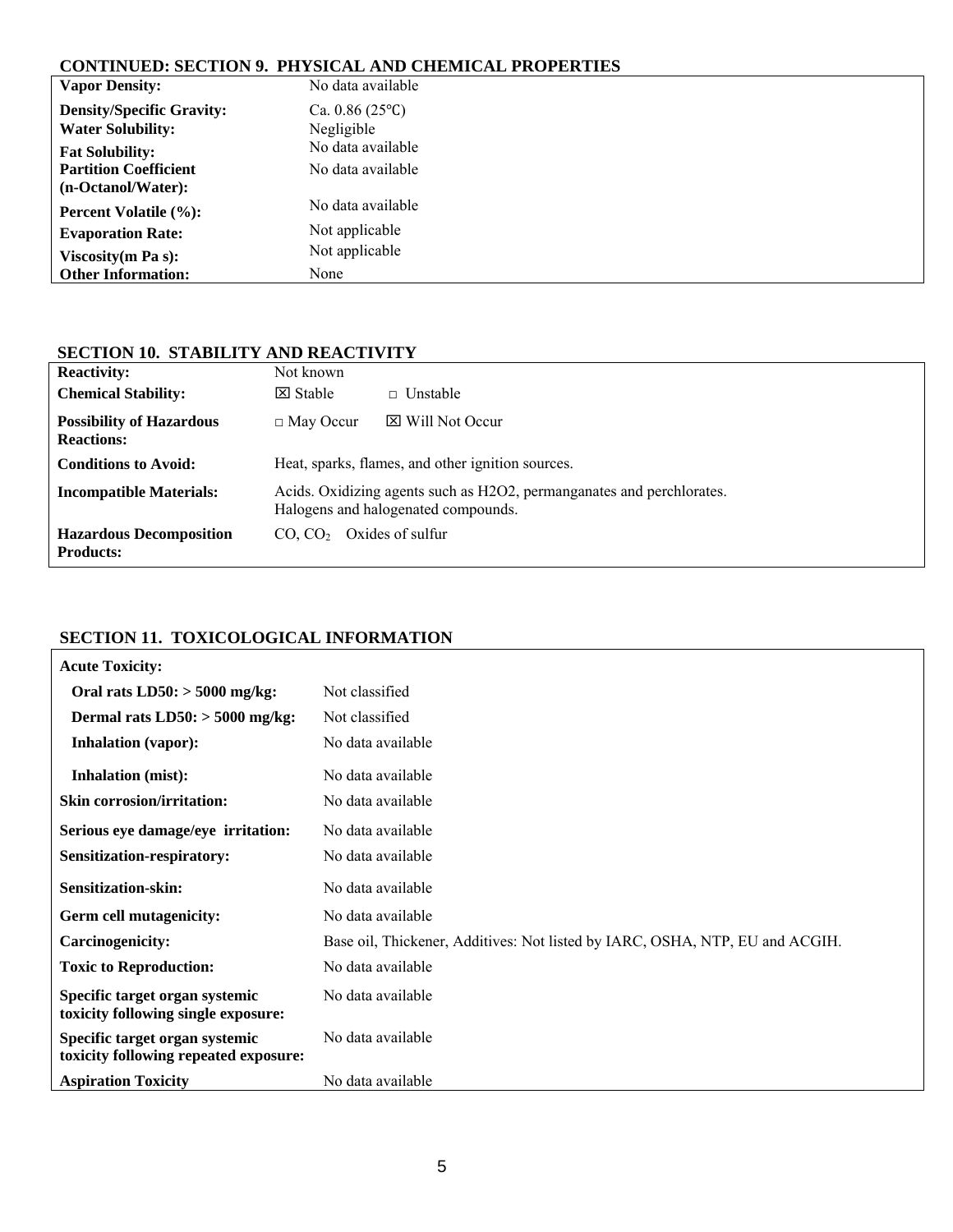#### **SECTION 12. ECOLOGICAL INFORMATION**

| <b>Ecotoxicity:</b>               |                   |
|-----------------------------------|-------------------|
| Aquatic:                          | No data available |
| <b>Terrestrial:</b>               | No data available |
|                                   | No data available |
| <b>Persistence/Degradability:</b> | No data available |
| <b>Bioaccumulative potential:</b> |                   |
| <b>Mobility in soil:</b>          | No data available |
| <b>Results of PBT and vPvB</b>    |                   |
| assessment:                       | None              |
| <b>Other Adverse Effects:</b>     | None              |

# **SECTION 13. DISPOSAL CONSIDERATIONS**

| <b>Waste Treatment Methods:</b> | Place contaminated materials in disposable containers and dispose of in a manner consistent with                     |
|---------------------------------|----------------------------------------------------------------------------------------------------------------------|
|                                 | applicable regulations. Contact local environmental or health authorities for approved disposal of<br>this material. |
|                                 |                                                                                                                      |

# **SECTION 14. TRANSPORT INFORMATION**

| UNH:                                 | None |
|--------------------------------------|------|
| <b>UN Proper Shipping Name:</b>      | None |
| <b>Transport Hazard Class(es):</b>   | None |
| <b>Packing Group:</b>                | None |
| <b>Environmental Hazards:</b>        | None |
| <b>Marine Pollutant:</b>             | No   |
| <b>Special Precautions for User:</b> | None |
| <b>Transport in bulk according</b>   |      |
| to Annex II of MARPOL                | None |
| 73/78 and the IBC Code:              |      |

#### **SECTION 15. REGULATORY INFORMATION**

| <b>EU</b> Information:                                                                    |                |
|-------------------------------------------------------------------------------------------|----------------|
| Classification (EC1272/2008):                                                             | See SECTION 3. |
| <b>Hazardous Component(s):</b>                                                            | None           |
| <b>Classification (67/548/EEC or</b><br>1999/45EC):                                       | None           |
| <b>Symbol &amp; Indication:</b>                                                           | Not required   |
| <b>R-Phrase:</b>                                                                          | Not required   |
| <b>S-Phrase:</b>                                                                          | Not required   |
| <b>Dangerous Component(s):</b>                                                            | None           |
| <b>Special Precautions under</b><br>67/548/EEC Article 8 and 13<br>or 1999/45/EC Annex V: | Not required   |
| Specific Provisions in Relation to Protection of Man or the Environment:                  |                |
| 76/769/EEC:                                                                               | Not regulated  |
| (EC)2037/2000:                                                                            | Not regulated  |